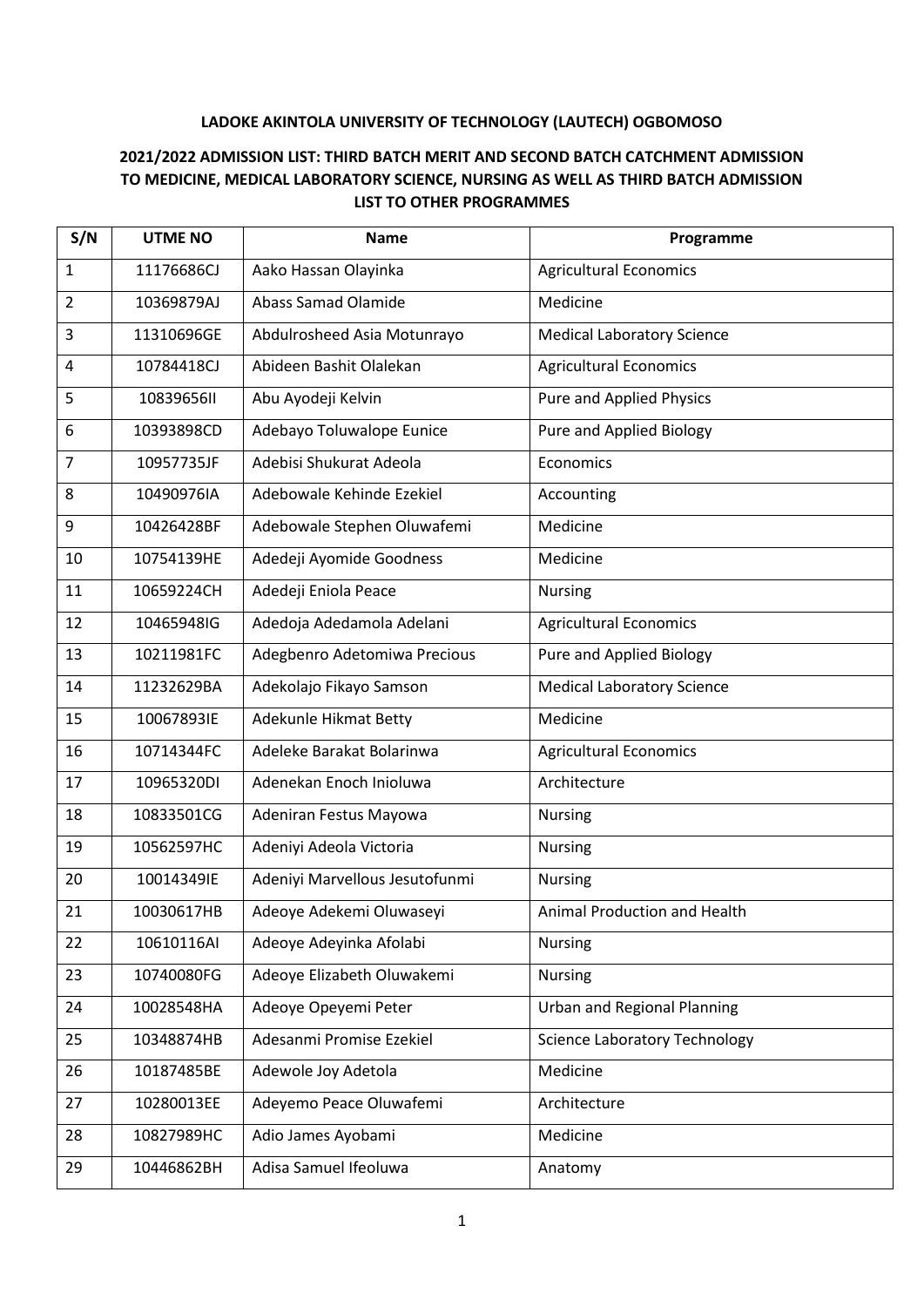| 30 | 10201621JC | Afolabi David Testimony      | <b>Agricultural Economics</b>        |
|----|------------|------------------------------|--------------------------------------|
| 31 | 10444072EF | Afolabi Oluseye Emmanuel     | Economics                            |
| 32 | 10862941HD | Agbaje Emmanuel Ayomikun     | <b>Agricultural Engineering</b>      |
| 33 | 10393349CB | Agbasieje Precious Ugochi    | <b>Agricultural Economics</b>        |
| 34 | 10454604HB | Agboola Dolapo Abigael       | <b>Medical Laboratory Science</b>    |
| 35 | 10629247DJ | Aisuebeogun Ruth Folakemi    | <b>Medical Laboratory Science</b>    |
| 36 | 10562147GE | Ajala Oluwagbogo Rebecca     | Pure and Applied Biology             |
| 37 | 10910176IF | Ajanaku Olamiposi Olatoyosi  | Medicine                             |
| 38 | 10066567IF | Ajao Teminikristi Barnabas   | Medicine                             |
| 39 | 11113273FB | Ajayi Isaac Favour           | <b>Urban and Regional Planning</b>   |
| 40 | 10808576BE | Ajibola Azeezat Taiwo        | Marketing                            |
| 41 | 10013056ID | Ajiboye Pius Dolapo          | <b>Urban and Regional Planning</b>   |
| 42 | 10033554IH | Ajiboye Praise Oluwakayode   | <b>Nursing</b>                       |
| 43 | 10774213IJ | Ajiroba Cephas Olusola       | Architecture                         |
| 44 | 10180908FE | Akanbi Favour Emmanuel       | <b>Medical Laboratory Science</b>    |
| 45 | 10814360CF | Akande Fathia Opeyemi        | Marketing                            |
| 46 | 10221662BC | Akande Happiness Oluwafemi   | <b>Agricultural Economics</b>        |
| 47 | 10896577EF | Akande Peter Oyinlola        | <b>Urban and Regional Planning</b>   |
| 48 | 10843816CE | Akinpelu Olayemi Favour      | Marketing                            |
| 49 | 10639041EI | Akinsanya Racheal Olaide     | <b>Nursing</b>                       |
| 50 | 10848621GC | Akintola Mayowa Philip       | <b>Chemical Engineering</b>          |
| 51 | 10905410CH | Akintola Nafisat Abass       | <b>Medical Laboratory Science</b>    |
| 52 | 10610812FE | Akinwale Deborah Oluwapelumi | Medicine                             |
| 53 | 11053878EH | Alabi Grace Olufunke         | <b>Nursing</b>                       |
| 54 | 10288976CE | Alade Precious Olumide       | <b>Medical Laboratory Science</b>    |
| 55 | 10605321DH | Alamu Victor Jesuferanmi     | Crop and Environmental Protection    |
| 56 | 10894284DH | Alao Heritage Boluwatife     | <b>Computer Science</b>              |
| 57 | 10405983EG | Aleem Wadudat Ayowumi        | Medicine                             |
| 58 | 10111022JF | Amaechi Beauty Temilola      | <b>Science Laboratory Technology</b> |
| 59 | 10701796GA | Amlogu Rhema Tioluwani       | <b>Science Laboratory Technology</b> |
| 60 | 10843680EE | Anthony Mercy Obakpororo     | Economics                            |
| 61 | 10328447EI | Apoeso Anuoluwapo Dorcas     | <b>Agricultural Economics</b>        |
| 62 | 10922135AB | Aruoture Oghenemrae Kristine | Animal Nutrition and Biotechnology   |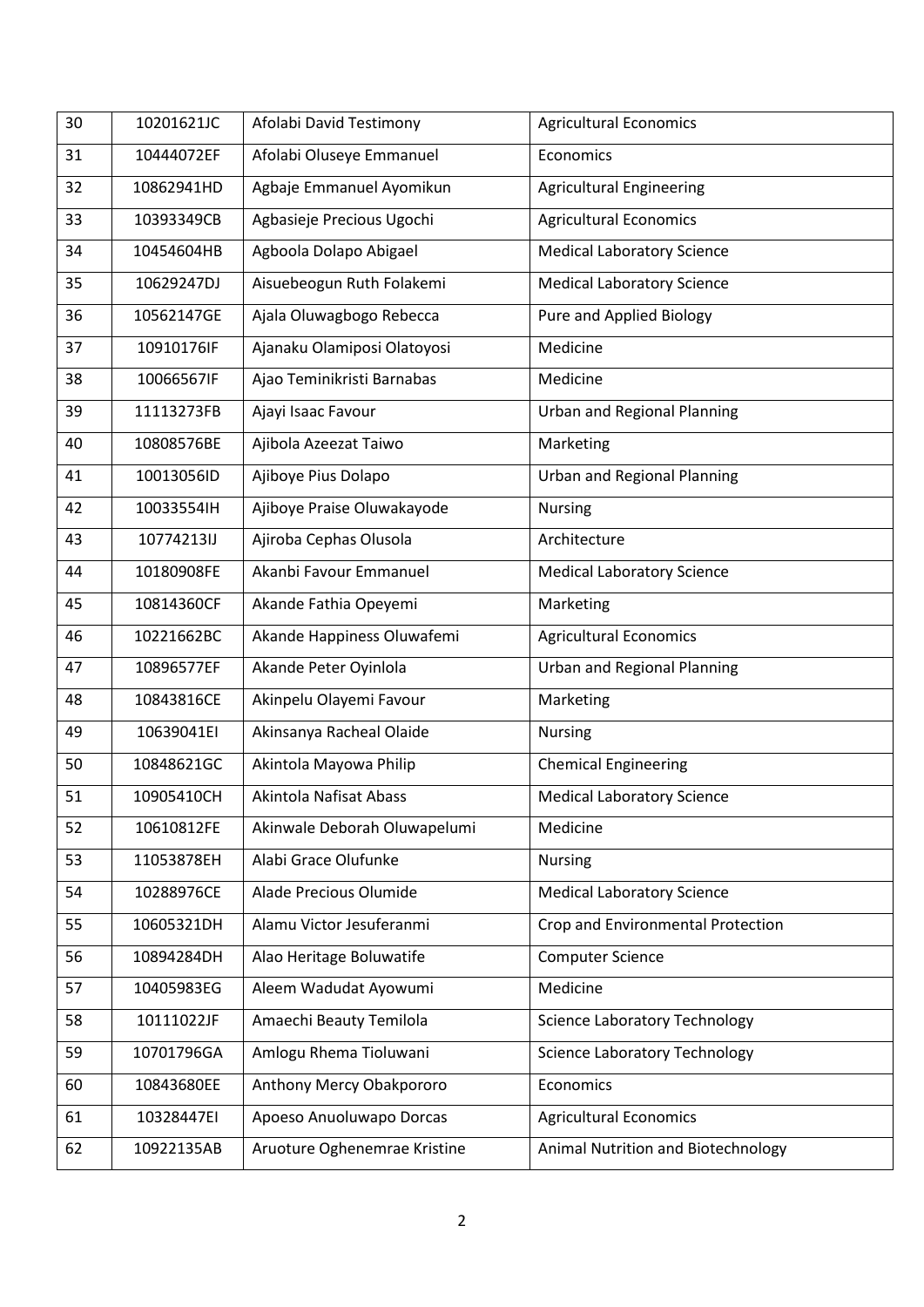| 63 | 11203758AC | Atobatele Yussuf Fasanmi       | <b>Civil Engineering</b>                     |
|----|------------|--------------------------------|----------------------------------------------|
| 64 | 10255899CE | Awokunle Gift Iyanu            | <b>Medical Laboratory Science</b>            |
| 65 | 10546208GA | Awoyemi Kehinde Timothy        | Physiology                                   |
| 66 | 10167428EF | Ayodele Emmanuel Ayooluwa      | <b>Medical Laboratory Science</b>            |
| 67 | 10507791HF | Ayoola Elijah Ayomiposi        | <b>Agricultural Economics</b>                |
| 68 | 10026473IH | Ayorinde Stephen Oluwagbemi    | <b>Nursing</b>                               |
| 69 | 10792156JF | Azimazi Victoria Oiza          | Economics                                    |
| 70 | 10744504HD | Babalola Adedayo Ayodeji       | <b>Medical Laboratory Science</b>            |
| 71 | 10276389FC | Babalola Hafsat Olabisi        | <b>Medical Laboratory Science</b>            |
| 72 | 11349796DH | <b>Badmus Malik Oluwale</b>    | Agricultural Extension and Rural Development |
| 73 | 10027153IE | <b>Bako Emmanuel Favour</b>    | Architecture                                 |
| 74 | 10532757GB | Balogun Ridwan Ayomide         | <b>Agricultural Economics</b>                |
| 75 | 10102955EG | Bamimore Muhammad Mojirayo     | Medicine                                     |
| 76 | 11108385GI | <b>Bawa Hikmat Aderonke</b>    | <b>Nursing</b>                               |
| 77 | 11334949FF | Durodola Isreal Ayomide        | <b>Agricultural Economics</b>                |
| 78 | 10792880FH | Fatai Rasheed Oriyomi          | Agricultural Extension and Rural Development |
| 79 | 10855112IG | Folarin Favour Adeoluwa        | <b>Nursing</b>                               |
| 80 | 10900677GE | Funsho Justinah Esther         | Marketing                                    |
| 81 | 10777319ID | Ganiyu Nafisat Ajoke           | Economics                                    |
| 82 | 10576660HI | Ganiyu Peace Funmilayo         | <b>Nursing</b>                               |
| 83 | 10037441GG | Gbadegesin Mutiyat Adedoyin    | <b>Agricultural Engineering</b>              |
| 84 | 11018971AI | Hammed Hadijat Oritoke         | Biochemistry                                 |
| 85 | 10068483GA | Hassan David Sunday            | <b>Computer Science</b>                      |
| 86 | 10092323CJ | <b>Haward Precious Victor</b>  | Economics                                    |
| 87 | 10448804BB | Ibitoye Iretomiwa Favour       | <b>Medical Laboratory Science</b>            |
| 88 | 10824569FA | Ibraheem Faruq Opeyemi         | <b>Mechanical Engineering</b>                |
| 89 | 10282705BJ | Igbayilola Boluwatife Victoria | <b>Nursing</b>                               |
| 90 | 11278432FA | Jokotade Abideen Olayiwola     | <b>Nursing</b>                               |
| 91 | 11086841AB | Joseph Mary Ogheneruemu        | Economics                                    |
| 92 | 10262313IF | Junaid Temilola Mariam         | <b>Nursing</b>                               |
| 93 | 10442320GD | Kayode Ezekiel Oluwaseyi       | <b>Mechanical Engineering</b>                |
| 94 | 10805262GC | Kayode Samuel Oluwatosin       | Economics                                    |
| 95 | 10597837IC | Kolajo Faith Ayomide           | Medicine                                     |
|    |            |                                |                                              |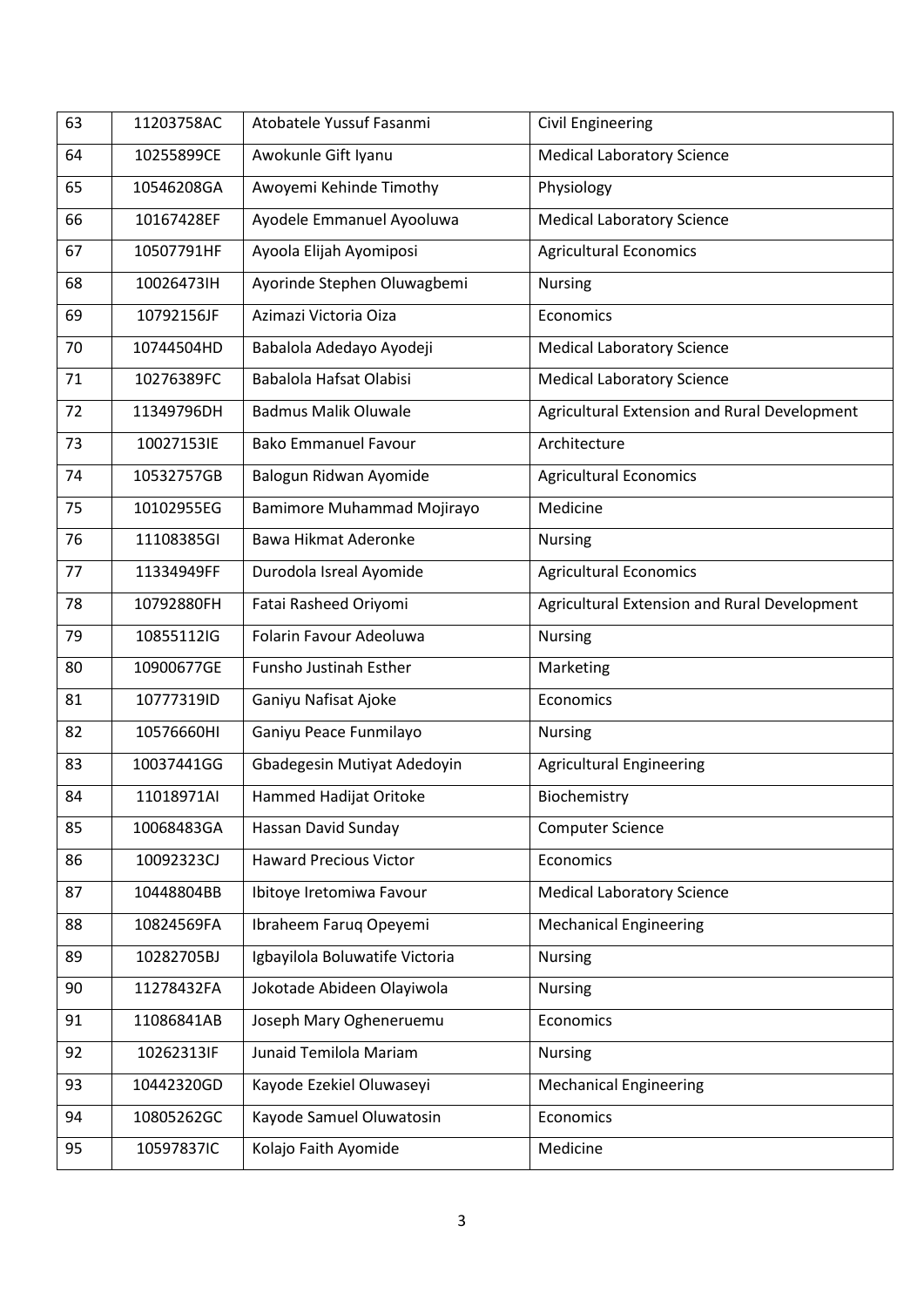| 96  | 11211824FE | Komolafe Temitayo Timileyin      | Animal Nutrition and Biotechnology   |
|-----|------------|----------------------------------|--------------------------------------|
| 97  | 10571233GD | Malomo Kehinde Ayomide           | <b>Science Laboratory Technology</b> |
| 98  | 10697263HJ | Moradeyo Abdulrahmon Akanmu      | Medicine                             |
| 99  | 11092202CA | Moshood Abiodun Ibrahim          | <b>Chemical Engineering</b>          |
| 100 | 10356448EH | Obaleye Favour Inioluwa          | Physiology                           |
| 101 | 10509719BE | Ogundipe Precious Adedoyin       | Medicine                             |
| 102 | 10113470CG | Ogundiran Justina Ayooluwa       | Fine and Applied Arts                |
| 103 | 10565533JB | Ogunjimi Abisola Abimbola        | <b>Medical Laboratory Science</b>    |
| 104 | 10812938CD | Ogunlade Temitope Florence       | Fine and Applied Arts                |
| 105 | 10091858GG | Ogunleye Gabriel Ayomide         | Marketing                            |
| 106 | 11032942JG | Ogunniyi Onaara Toluwani         | <b>Medical Laboratory Science</b>    |
| 107 | 10635335BB | Oguntunde Timilehin Johnson      | <b>Medical Laboratory Science</b>    |
| 108 | 10219471IG | Ojewunmi Thomas Eniola           | <b>Nursing</b>                       |
| 109 | 10795026CB | Ojo Boluwatife Oluwaseun         | <b>Computer Science</b>              |
| 110 | 10100831BG | Ojo Esther Oluwafunmike          | Crop and Environmental Protection    |
| 111 | 10558609AI | Ojo Glory Oluwaseyi              | Computer Science                     |
| 112 | 10896861GG | Ojo Roqeebat Yetunde             | <b>Pure and Applied Biology</b>      |
| 113 | 10651796AB | Okediji Oluwadamilare David      | <b>Science Laboratory Technology</b> |
| 114 | 10954449FJ | Okwudilichukwu Blessed Nwachukwu | Biochemistry                         |
| 115 | 10373141CA | Oladara Abolaji Anthonia         | <b>Nursing</b>                       |
| 116 | 10389704JC | Oladeji Manfred Mobolaji         | <b>Nursing</b>                       |
| 117 | 10599628EE | Oladejo Taiwo Rapheal            | <b>Business Management</b>           |
| 118 | 10333017BF | Oladele Elijah Sunday            | Economics                            |
| 119 | 10170098IG | <b>Oladele Theophilus Ayoade</b> | <b>Mechanical Engineering</b>        |
| 120 | 10547579CB | Oladokun Zainab Adeola           | <b>Medical Laboratory Science</b>    |
| 121 | 10897520CJ | Olajide Ifeoluwa Jeremiah        | <b>Civil Engineering</b>             |
| 122 | 10734476IH | Olakunle Adetomiwa Samuel        | <b>Mechanical Engineering</b>        |
| 123 | 10911665IA | Olaniran Faozeeyat Oyewumi       | Medicine                             |
| 124 | 11038048AH | Olaniyan Esther Abimbola         | <b>Nursing</b>                       |
| 125 | 10606089GB | Olasunkanmi Muiz Akintomiwa      | Architecture                         |
| 126 | 10341594IG | Olatoye Adekunle Qudus           | <b>Agricultural Economics</b>        |
| 127 | 10380008IA | Olawande Oyindolapo Pamilerin    | <b>Agricultural Economics</b>        |
| 128 | 10896418DH | Olawoye Samuel Oluwadamilola     | Architecture                         |